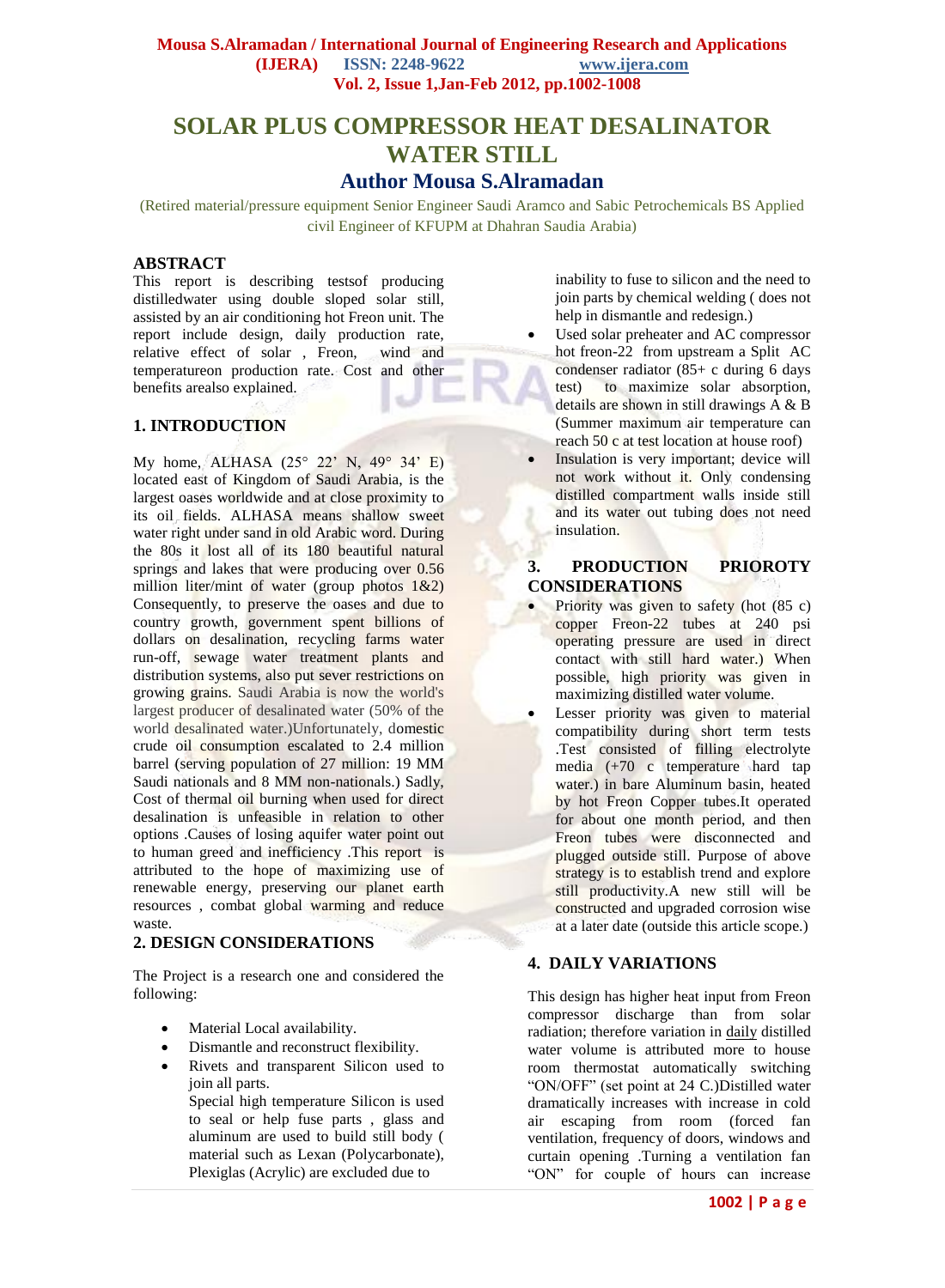distilled water as high as 20% per day) moreover room insulation sometimes makes thermostat lag behind climatic temperature changes at this test season in our desert region, this occasionally affect controlled statistics results. Also it was noted that slight air temperature change can increases still water temperature several folds.

## **5. 80 CMX80CM DESALINATOR DOUBLE SLOPE (STILL)**

I will refer to the device as "still", detailed design is shown in drawings "A" & "B" and photos A1 & B1.

#### **5.1-DAILY PRODUCTION**

Daily 24 HRS production rate of this still is shown in table 4.1. Maximum rate is 9.21 liter/day, and become 14.4 liter/day if rated to a 1.0 sq. meterarea still, and 27.0 liter/day if rated at a 1.0 sq. meter still and at max air temp of 50 c (as per table and graph 4.4)

#### **5.2- SOLAR VS FREON EFFECTS ON DESTILTION**

Per the experiment span period, Freon heat is producing 58% of distilled water, while solar heat 42% (table 4.2) It is possible first to calculate Freon heat productivity rate alone at night time (no solar heat, also deducted distilled water due to remaining solar heat just after sunset, the deductible amount was found from an earlier separate test with air conditioning turned off, and day and night production rates obtained.)

#### **5.3-ENERGY SAVINGS VS STILL TEMPERATURE**

Solar/Freon still can also save electrical energy only at anarrow still temperature window between 58 c and 69.4 c. Table 4.3 shows 16.6% highest electricalsaving at 58 c still temperature,and as low as 0.2% when still heat reach 69.4 c (this temperature is the highest during test period, Freon temperature is close to still inside temperature and heat exchanging is halted, in fact solar preheater upstream the still raised still temperature and stopped cooling Freon at hot weather condition, this result in more compressor work and electrical consumption. It is concluded that energy saving in this type of still is not a straight forward relation.

## **5.4-WIND SPEED / TEMPRATURE EFFECT**

Test shows that increase in wind speed decreases distilled water production, while increase in air temperature increases it, this is illustrated in table and graph 4.4, keeping in mind that both, wind and air temperature work simultaneously, interact and reversely affect each other, table purpose is to illustrate their relative effect during test period.

## **6. EARLIER UNSUCCESSFUL TESTS**

Earlier tested still devices (with jute rugs but without Freon, double and single slope) photo C1, produced contaminated and less distilled water. Contamination is due to soldering galvanized steel sheets using brass rods. Reduced productivity of single slope still might be attributed to too hot glass temperature at condensing surface.

## **7. CONCLUSION**

Five years still life span analyses shows that cost is less than 2 cent/liter distilled water,it is high. however under certain air temperature condition our environment gain 1 degree c reduced heat emission from the condenser as a result of vaporizing still water (radiator) plus the energy saving in using Freon make this design even more feasible (Carbon taxes offer a potentially cost effective means of reducing greenhouse gas<br>emissions.) Additionally anticipated 27.0 emissions.) Additionally anticipated 27.0 liter/daydistilled water production when rated at a 1.0 sq. Meter still and at max air temp of 50 c at test location addeven more advantage points to this design.

Earlier tested still devices (without Freon) produced contaminated or less distilled water. Contamination is due to soldering galvanized steel sheets with brass rods. Reduced productivity might be attributed to too high glass slope or too hot glass temperature at condensing surface such as at parallel glass device at front of photo.

## **8. ACKNOWLEDGEMENTS**

My sincere thanks is extended to all respected persons assisted in creating this report,especially holders and contributors ofwebsites appearing in the reference section, The International **Journal of Engineering Research and Applications (IJERA) Abdulhadi A Alsabti from SEREC Air Conditioning Establishment, my wife Widdad A Alsabti and rest of my family and all individuals directly or indirectly provided help.**

## **REFERENCES**:

1-References at "INTRODUCTION "section:

[1.1]

http://www.saudiaramcoworld.com/issue/196010/ .ain.htm

[1.2]

http://www.aawsat.com/details.asp?section=43&a rticle=464782&issueno=10715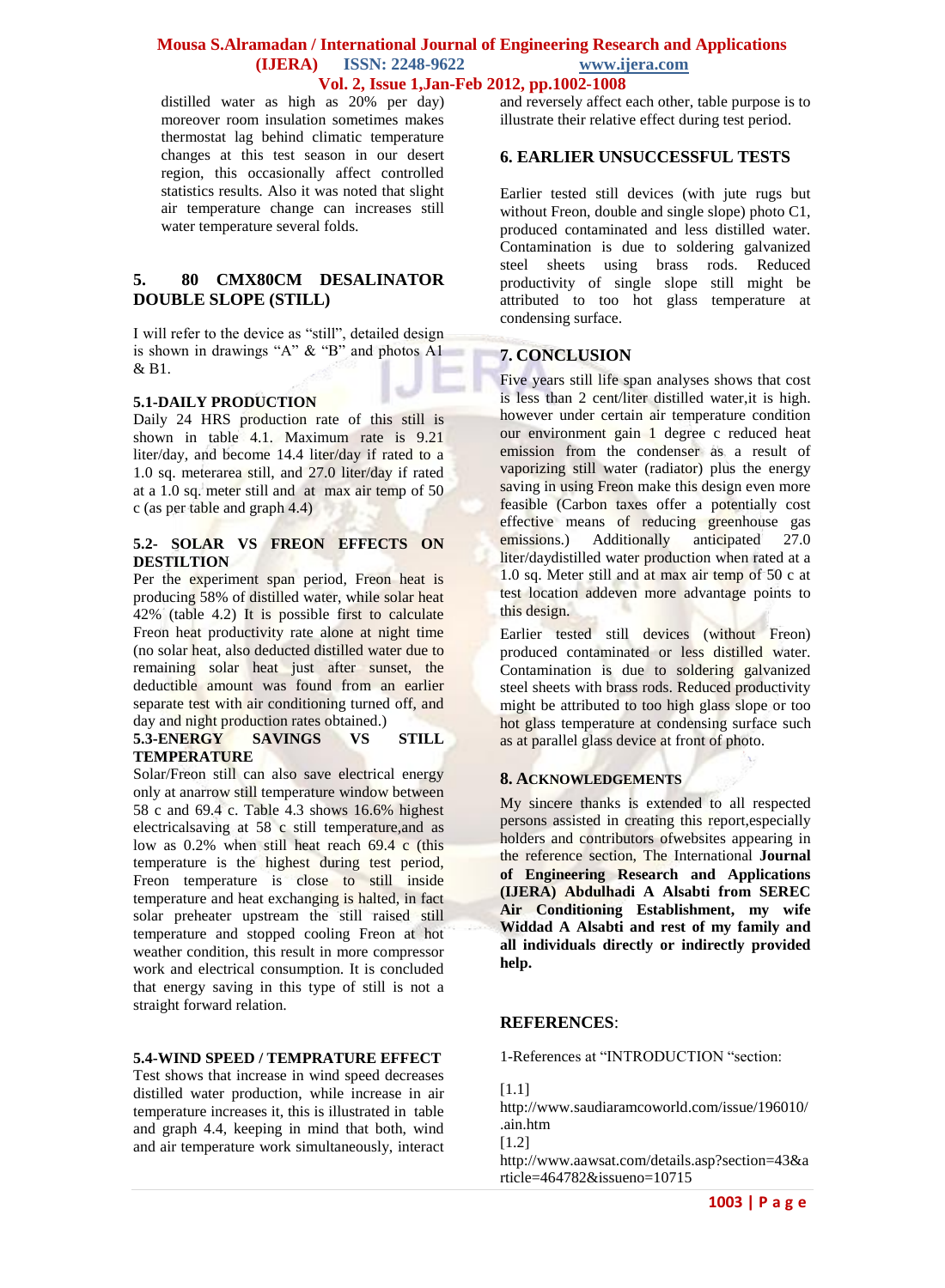[1.3[\]http://www.a17sa.com/vb/showthread.php?t](http://www.a17sa.com/vb/showthread.php?t=24854)  $=24854$ 

[1.4] http://ahsaweb.net/vb/archive/index.php/t-52864.html

[1.5[\]http://www.emirates247.com/business/econo](http://www.emirates247.com/business/economy-finance/saudi-oil-exports-set-to-dive-in-long-term-2011-07-20-1.408672) [my-finance/saudi-oil-exports-set-to-dive-in-long](http://www.emirates247.com/business/economy-finance/saudi-oil-exports-set-to-dive-in-long-term-2011-07-20-1.408672)[term-2011-07-20-1.408672](http://www.emirates247.com/business/economy-finance/saudi-oil-exports-set-to-dive-in-long-term-2011-07-20-1.408672)

[1.6[\]http://www.water-](http://www.water-technology.net/projects/shoaiba-desalination/)

[technology.net/projects/shoaiba-desalination/](http://www.water-technology.net/projects/shoaiba-desalination/)

[1.7[\]http://www.beachapedia.org/Desalination](http://www.beachapedia.org/Desalination)<br>[1.8] http://hir.harvard.edu/pressi [http://hir.harvard.edu/pressing-](http://hir.harvard.edu/pressing-change/saudi-arabia-and-desalination-0)

[change/saudi-arabia-and-desalination-0](http://hir.harvard.edu/pressing-change/saudi-arabia-and-desalination-0)

[1.9[\]http://en.wikipedia.org/wiki/Demographics\\_](http://en.wikipedia.org/wiki/Demographics_of_Saudi_Arabia) [of\\_Saudi\\_Arabia](http://en.wikipedia.org/wiki/Demographics_of_Saudi_Arabia)

#### [1.10]

http://www.timegenie.com/latitude\_and\_longitud e/country\_coordinates/sa

2- References used at "DESIGN CONSIDERATIONS" section:

[2.1[\]http://answers.yahoo.com/question/index?qid](http://answers.yahoo.com/question/index?qid=20081216032328AAlgLmX) [=20081216032328AAlgLmX](http://answers.yahoo.com/question/index?qid=20081216032328AAlgLmX)

[2.2]

http://www.builditsolar.com/Projects/Cooking/SO LRSTIL.HTM

VANISHED RIVER LIKE SPRINGS AND CANALS (BEFORE & AFTER, LOCATIONS ARE NOT THE SAME)

BEFORE…………………………………………………………………...AFTER



PHOTO (1)







PHOTO<sub>(2)</sub>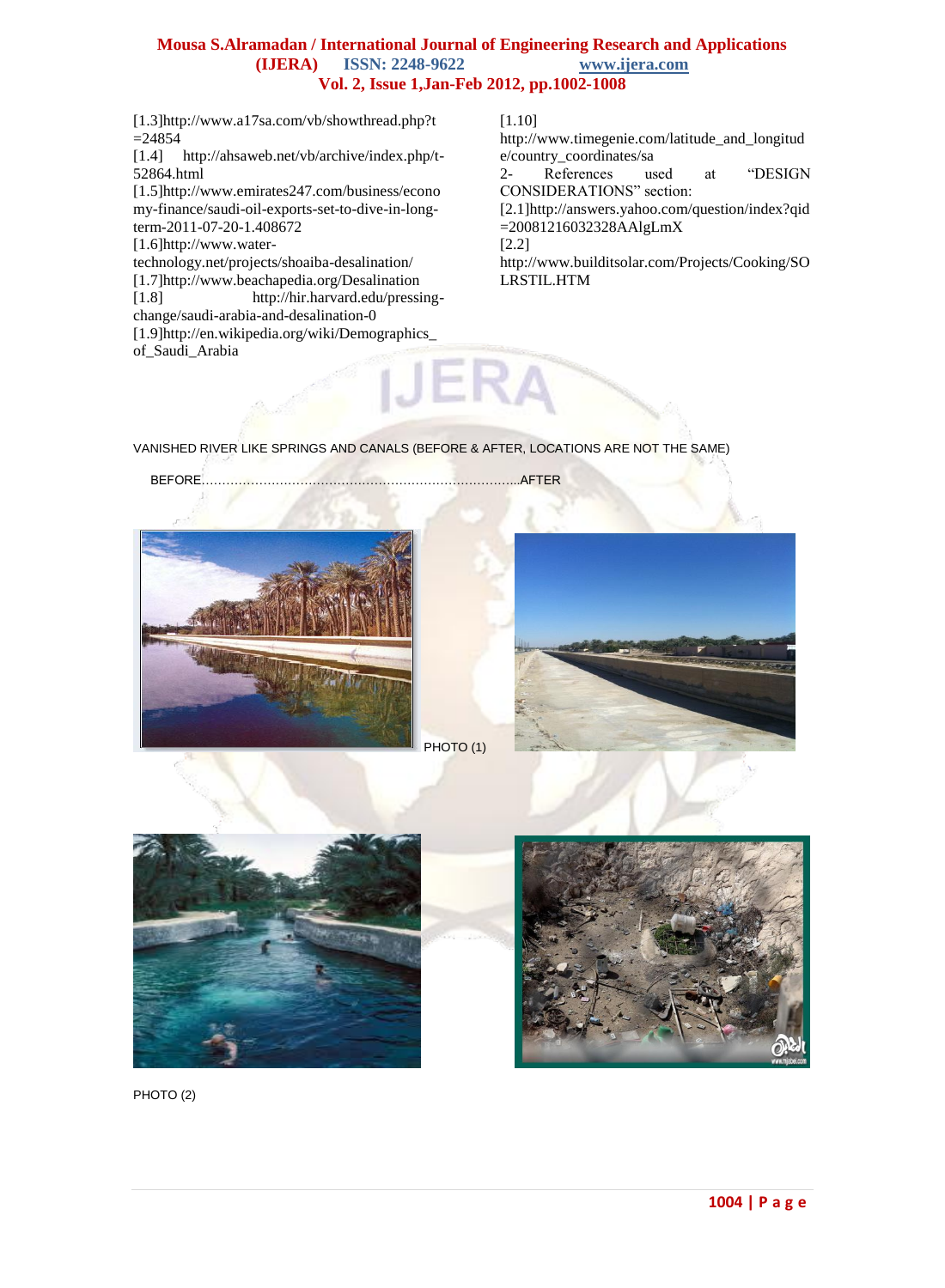

PHOTO B1 STILL WATER BASIN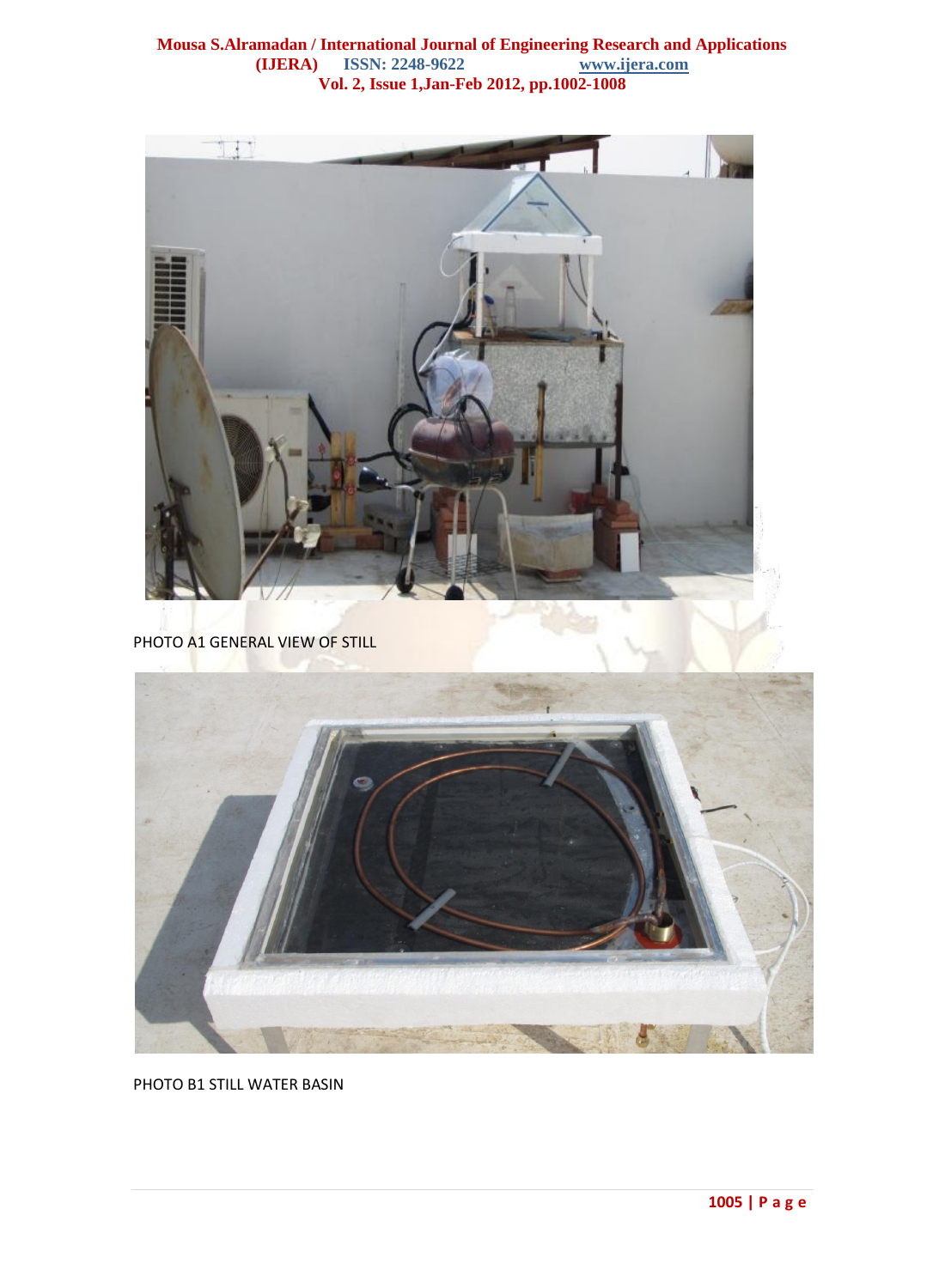## **DRAWING**

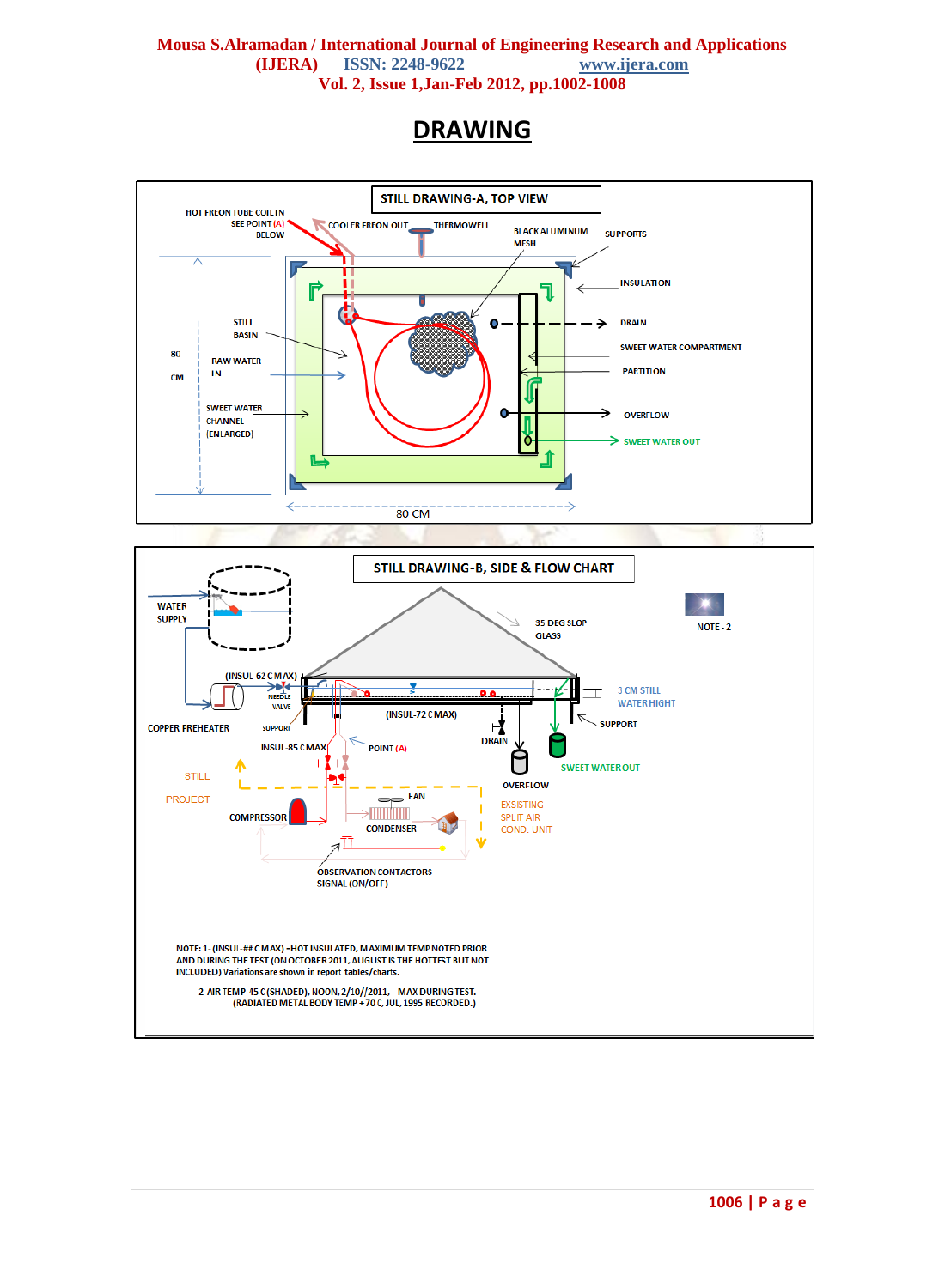

PHOTO C1, EARLIER STILL TESTS

#### **4.1-DAILY PRODUCTION**

| <b>DATE</b> | <b>DESTILLED WATER</b><br><b>VOLUEM</b> | <b>AVG AIR</b><br><b>TEMP</b> |  |
|-------------|-----------------------------------------|-------------------------------|--|
|             | (LITR/DAY)X10                           | c                             |  |
| 17/10/2011  | 89.50                                   | 31.8                          |  |
| 18/10/2011  | 88.70                                   | 31.7                          |  |
| 19/10/2011  | 92.10                                   | 32.3                          |  |
| 20/10/2011  | 75.50                                   | 33.9                          |  |
| 21/10/2011  | 40.40                                   | 28.8                          |  |



#### **4.2- SOLAR VS FREON EFFECTS ON DESTILTION**

| <b>ENERGY SOURCE %</b> |              |  |  |  |
|------------------------|--------------|--|--|--|
| <b>FREON</b>           | <b>SOLAR</b> |  |  |  |
| 58                     | 47           |  |  |  |